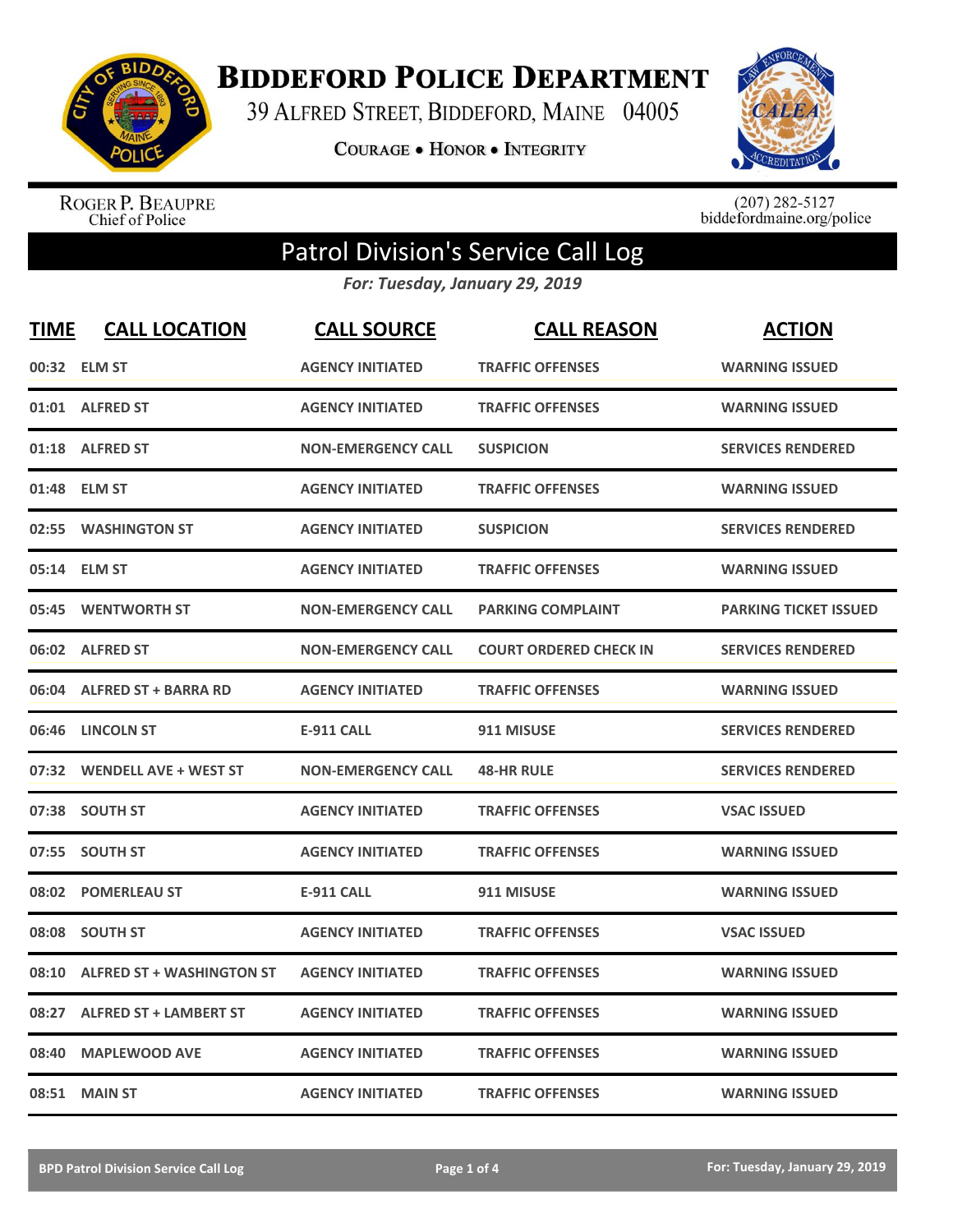| <b>TIME</b> | <b>CALL LOCATION</b>           | <b>CALL SOURCE</b>        | <b>CALL REASON</b>                 | <b>ACTION</b>            |
|-------------|--------------------------------|---------------------------|------------------------------------|--------------------------|
|             | 08:56 PARKVIEW CT              | <b>AGENCY INITIATED</b>   | <b>ANIMAL COMPLAINT</b>            | <b>SERVICES RENDERED</b> |
|             | 09:00 SOUTH ST                 | <b>AGENCY INITIATED</b>   | <b>TRAFFIC OFFENSES</b>            | <b>WARNING ISSUED</b>    |
|             | 09:03 SEVIGNY AVE              | E-911 CALL                | 911 MISUSE                         | <b>SERVICES RENDERED</b> |
|             | 09:39 CLIFFORD ST              | <b>AGENCY INITIATED</b>   | <b>ANIMAL COMPLAINT</b>            | <b>NEGATIVE CONTACT</b>  |
|             | 09:43 ALFRED ST                | <b>AGENCY INITIATED</b>   | <b>TRAFFIC OFFENSES</b>            | <b>VSAC ISSUED</b>       |
|             | 09:57 ALFRED ST                | <b>AGENCY INITIATED</b>   | <b>TRAFFIC OFFENSES</b>            | <b>VSAC ISSUED</b>       |
|             | 10:10 ALFRED ST                | <b>AGENCY INITIATED</b>   | <b>TRAFFIC OFFENSES</b>            | <b>VSAC ISSUED</b>       |
|             | 10:19 CUTTS ST                 | <b>NON-EMERGENCY CALL</b> | <b>PARKING COMPLAINT</b>           | <b>SERVICES RENDERED</b> |
|             | 10:20 CLEAVES ST               | <b>AGENCY INITIATED</b>   | <b>ANIMAL COMPLAINT</b>            | <b>WARNING ISSUED</b>    |
|             | 10:26 WEST COLE RD + ALFRED ST | <b>AGENCY INITIATED</b>   | <b>TRAFFIC OFFENSES</b>            | <b>WARNING ISSUED</b>    |
|             | 10:38 ALFRED ST                | <b>AGENCY INITIATED</b>   | <b>TRAFFIC OFFENSES</b>            | <b>WARNING ISSUED</b>    |
|             | 10:53 ALFRED ST                | <b>AGENCY INITIATED</b>   | <b>TRAFFIC OFFENSES</b>            | <b>WARNING ISSUED</b>    |
|             | 10:53 ELM ST                   | <b>AGENCY INITIATED</b>   | <b>TRAFFIC OFFENSES</b>            | <b>WARNING ISSUED</b>    |
|             | 11:03 ALFRED ST                | <b>AGENCY INITIATED</b>   | <b>TRAFFIC OFFENSES</b>            | <b>VSAC ISSUED</b>       |
|             | 11:19 ALFRED ST                | <b>AGENCY INITIATED</b>   | <b>TRAFFIC OFFENSES</b>            | <b>WARNING ISSUED</b>    |
|             | <b>11:21 HILL ST</b>           | <b>AGENCY INITIATED</b>   | PRO-ACTIVE DV RESPONSE TEAM        | <b>NEGATIVE CONTACT</b>  |
|             | 11:26 YORK ST                  | <b>E-911 CALL</b>         | <b>CRIM THREAT / TERRORIZING</b>   | <b>REPORT TAKEN</b>      |
|             | 11:28 ALFRED ST                | <b>AGENCY INITIATED</b>   | <b>TRAFFIC OFFENSES</b>            | <b>WARNING ISSUED</b>    |
|             | 11:38 GRANITE ST               | <b>AGENCY INITIATED</b>   | <b>PRO-ACTIVE DV RESPONSE TEAM</b> | <b>NO VIOLATION</b>      |
|             | 11:40 ALFRED ST                | <b>AGENCY INITIATED</b>   | <b>TRAFFIC OFFENSES</b>            | <b>VSAC ISSUED</b>       |
|             | 11:40 WEST ST + PROSPECT ST    | <b>AGENCY INITIATED</b>   | <b>TRAFFIC OFFENSES</b>            | <b>WARNING ISSUED</b>    |
|             | 11:48 POOL ST                  | <b>WALK-IN AT STATION</b> | <b>CIVIL COMPLAINT</b>             | <b>CIVIL COMPLAINT</b>   |
|             | 12:05 GRAYSON ST               | <b>AGENCY INITIATED</b>   | <b>TRAFFIC OFFENSES</b>            | <b>VSAC ISSUED</b>       |
|             | 12:25 PARKVIEW CT              | <b>AGENCY INITIATED</b>   | <b>ANIMAL COMPLAINT</b>            | <b>SERVICES RENDERED</b> |
|             | 12:32 ELM ST + TRAVERS ST      | <b>AGENCY INITIATED</b>   | <b>TRAFFIC OFFENSES</b>            | <b>WARNING ISSUED</b>    |
|             | 12:35 HILL ST                  | <b>AGENCY INITIATED</b>   | <b>TRAFFIC OFFENSES</b>            | <b>NO VIOLATION</b>      |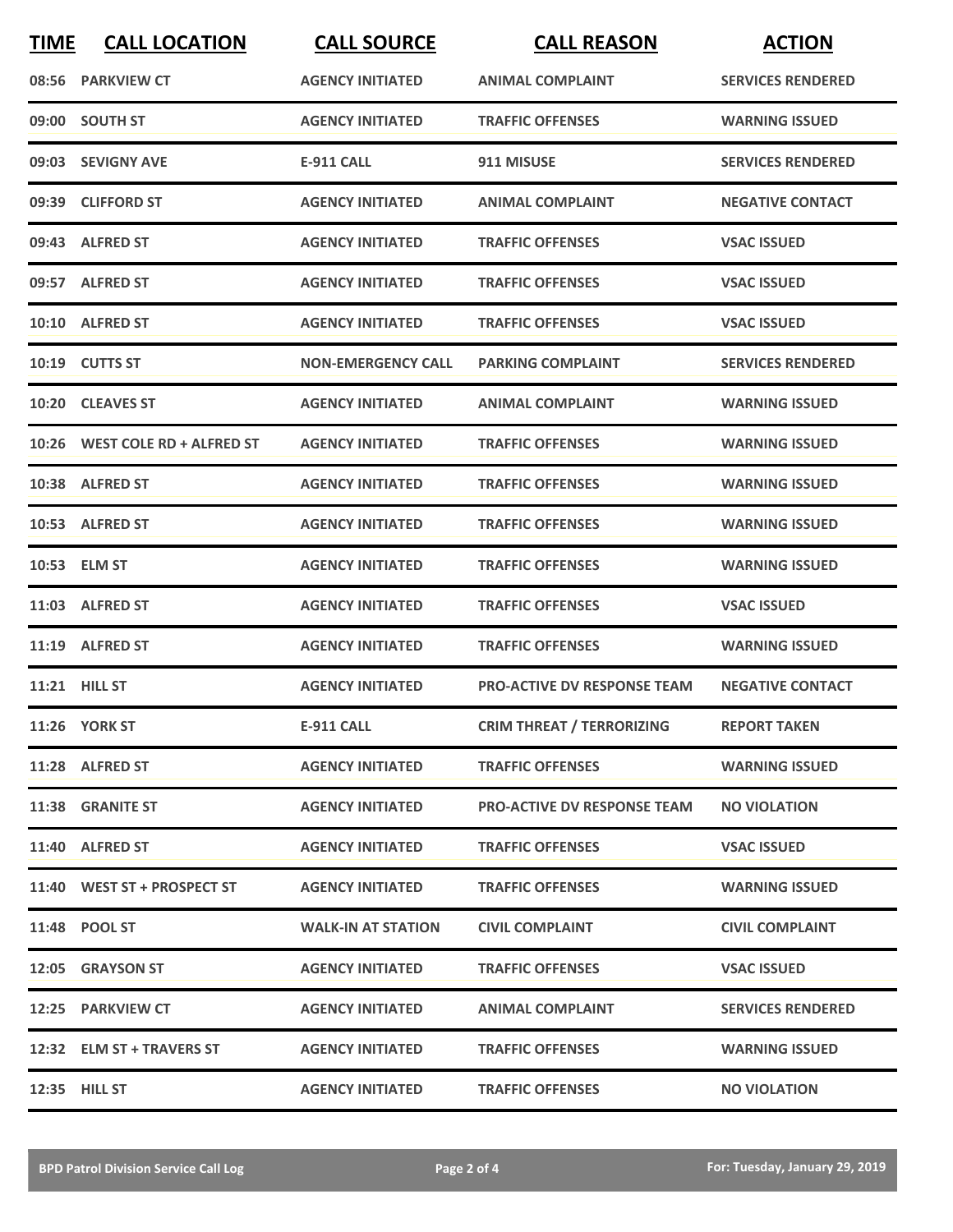| <b>TIME</b> | <b>CALL LOCATION</b>          | <b>CALL SOURCE</b>                                             | <b>CALL REASON</b>                                                                  | <b>ACTION</b>                |
|-------------|-------------------------------|----------------------------------------------------------------|-------------------------------------------------------------------------------------|------------------------------|
|             | 12:36 RED OAK LN              | <b>NON-EMERGENCY CALL</b>                                      | <b>CODES ENFORCEMENT</b>                                                            | <b>REFERRED OTHER AGENCY</b> |
|             | 12:39 HILL ST                 | <b>AGENCY INITIATED</b>                                        | <b>TRAFFIC OFFENSES</b>                                                             | <b>WARNING ISSUED</b>        |
|             | 12:46 WILLETT ST              | <b>AGENCY INITIATED</b>                                        | <b>PRO-ACTIVE DV RESPONSE TEAM</b>                                                  | <b>NO VIOLATION</b>          |
|             | 12:47 HILL ST                 | <b>AGENCY INITIATED</b>                                        | <b>TRAFFIC OFFENSES</b>                                                             | <b>WARNING ISSUED</b>        |
|             | 12:50 ALFRED ST               | <b>AGENCY INITIATED</b>                                        | <b>WARRANT ARREST</b>                                                               | <b>ARREST(S) MADE</b>        |
|             | <b>CHARGE: BURGLARY</b>       |                                                                | OFFENDER: RICHARD WILLIAM POWERS  AGE: 52  RESIDENT OF: BIDDEFORD, ME               |                              |
|             | 13:00 MASON ST                | <b>AGENCY INITIATED</b>                                        | <b>PRO-ACTIVE DV RESPONSE TEAM</b>                                                  | <b>NEGATIVE CONTACT</b>      |
|             | 13:09 BRADBURY ST             | <b>AGENCY INITIATED</b>                                        | <b>PRO-ACTIVE DV RESPONSE TEAM</b>                                                  | <b>NEGATIVE CONTACT</b>      |
|             | 13:28 CHAPEL ST               | <b>AGENCY INITIATED</b>                                        | <b>PRO-ACTIVE DV RESPONSE TEAM</b>                                                  | <b>NEGATIVE CONTACT</b>      |
|             | 13:47 SOUTH ST                | <b>AGENCY INITIATED</b>                                        | <b>PRO-ACTIVE DV RESPONSE TEAM</b>                                                  | <b>NEGATIVE CONTACT</b>      |
|             | 14:21 JUDGE ST                | <b>AGENCY INITIATED</b>                                        | <b>TRAFFIC OFFENSES</b>                                                             | <b>WARNING ISSUED</b>        |
|             | 14:33 MAPLEWOOD AVE           | <b>AGENCY INITIATED</b>                                        | <b>HARASSMENT</b>                                                                   | <b>REPORT TAKEN</b>          |
| 14:38       | <b>TIGER WAY</b>              | <b>AGENCY INITIATED</b>                                        | <b>JUVENILE OFFENSES</b>                                                            | <b>TRANSPORT TO CRISIS</b>   |
|             | 14:50 ELM ST                  | <b>NON-EMERGENCY CALL</b>                                      | <b>SHOPLIFTING</b><br>OFFENDER: MARCI DOUGLAS  AGE: 45  RESIDENT OF: CUMBERLAND, ME | <b>CITATION ISSUED</b>       |
|             |                               | CHARGE: THEFT BY UNAUTHORIZED TAKING OR TRANSFER - SHOPLIFTING |                                                                                     |                              |
|             | 15:06 POOL ST                 | <b>AGENCY INITIATED</b>                                        | <b>ANIMAL COMPLAINT</b>                                                             | <b>WARNING ISSUED</b>        |
|             | 15:09 SUMMER ST               | <b>NON-EMERGENCY CALL</b>                                      | <b>CIVIL COMPLAINT</b>                                                              | <b>CIVIL COMPLAINT</b>       |
|             | 15:10 ALFRED ST               | <b>WALK-IN AT STATION</b>                                      | <b>COURT ORDERED CHECK IN</b>                                                       | <b>SERVICES RENDERED</b>     |
|             | 15:13 ALFRED ST               | <b>WALK-IN AT STATION</b>                                      | <b>WARRANT ARREST</b>                                                               | <b>ARREST(S) MADE</b>        |
|             | <b>CHARGE: WARRANT ARREST</b> |                                                                | OFFENDER: AMANDA LOVE STPIERRE  AGE: 22  RESIDENT OF: BIDDEFORD, ME                 |                              |
|             | 15:44 LINCOLN ST              | <b>E-911 CALL</b>                                              | 911 MISUSE                                                                          | <b>NO ACTION REQUIRED</b>    |
|             | 16:07 MAIN ST                 | <b>E-911 CALL</b>                                              | 911 MISUSE                                                                          | <b>SERVICES RENDERED</b>     |
|             | <b>16:17 PIKE ST</b>          | <b>NON-EMERGENCY CALL</b>                                      | <b>CIVIL COMPLAINT</b>                                                              | <b>CIVIL COMPLAINT</b>       |
|             | 16:43 SUMMER ST               | <b>NON-EMERGENCY CALL</b>                                      | <b>MISSING PERSON</b>                                                               | <b>SERVICES RENDERED</b>     |
|             | 17:40 GOOCH ST                | E-911 CALL                                                     | 911 MISUSE                                                                          | <b>NO ACTION REQUIRED</b>    |
|             | 17:41 ALFRED ST               | <b>NON-EMERGENCY CALL</b>                                      | <b>ANIMAL COMPLAINT</b>                                                             | <b>SERVICES RENDERED</b>     |
|             |                               |                                                                |                                                                                     |                              |